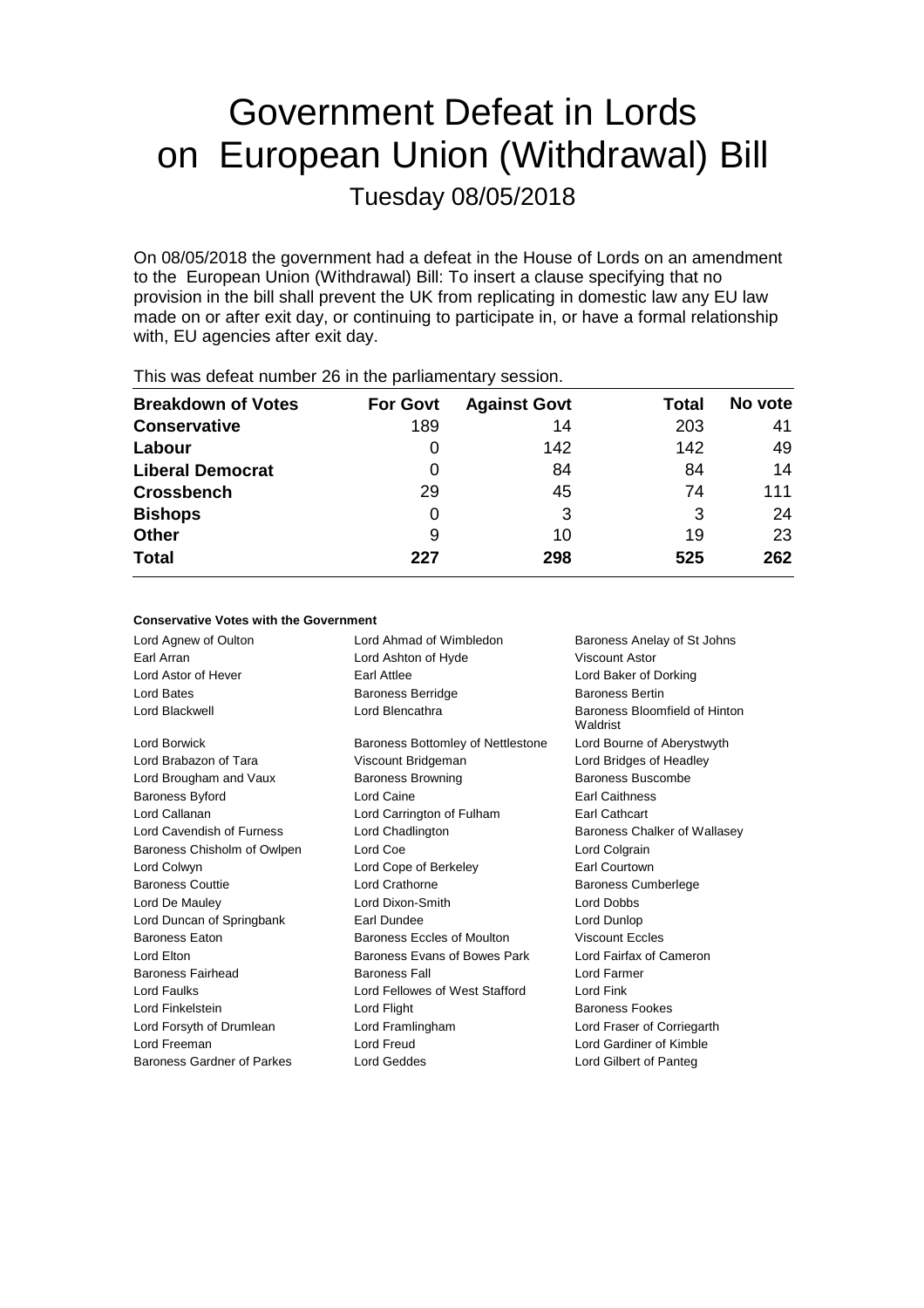Lord Glendonbrook Lord Gold Baroness Goldie

Lord Goodlad Viscount Goschen Lord Griffiths of Fforestfach Lord Hague of Richmond Lord Hamilton of Epsom Baroness Hanham Baroness Harding of Winscombe Lord Harris of Peckham Lord Hayward Baroness Helic Lord Henley Lord Hill of Oareford Lord Hodgson of Astley Abbotts Lord Holmes of Richmond Earl Home Baroness Hooper Lord Horam Lord Howard of Rising Lord Howard of Lympne **Earl Howe Earl Howe Lord Howell of Guildford** Lord Hunt of Wirral **Lord James of Blackheath** Baroness Jenkin of Kennington Lord Jopling Lord Keen of Elie Lord King of Bridgwater Lord Kirkham Lord Lamont of Lerwick Lord Lang of Monkton Lord Lawson of Blaby **Lord Leigh of Hurley** Lord Lexden Earl Lindsay Lord Lingfield Earl Liverpool Lord Lucas Lord Lupton Lord MacGregor of Pulham Market Lord Mackay of Clashfern Lord Magan of Castletown Lord Mancroft Baroness Manzoor Lord Marland Lord Marlesford Lord McColl of Dulwich Lord McInnes of Kilwinning Baroness Mone Baroness Morris of Bolton **Lord Moynihan** Lord Maseby Lord Nash Baroness Neville-Jones Baroness Neville-Rolfe Baroness Newlove Baroness Nicholson of Winterbourne Baroness Noakes Lord O'Shaughnessy **Baroness O'Cathain** Baroness Oppenheim-Barnes Lord Palumbo **Baroness Pidding Constructs** Lord Polak Lord Popat **Lord Porter of Spalding Lord Price** Lord Prior of Brampton **Baroness Rawlings** Baroness Redfern Lord Renfrew of Kaimsthorn Lord Ribeiro Viscount Ridley Lord Risby **Lord Robathan** Baroness Rock Lord Rotherwick Lord Ryder of Wensum Lord Saatchi Baroness Scott of Bybrook Baroness Seccombe Earl Selborne Lord Selkirk of Douglas **Lord Selsdon** Baroness Shackleton of Belgravia Lord Sheikh **Baroness Shephard of Northwold** Lord Sherbourne of Didsbury Lord Shinkwin Earl Shrewsbury Lord Skelmersdale Lord Smith of Hindhead Lord Spicer Lord Spicer Baroness Stedman-Scott Lord Sterling of Plaistow **Baroness Stroud** Baroness Sugg Lord Suri Lord Swinfen Lord Taylor of Holbeach Lord Trefgarne Viscount Trenchard Lord Trimble Viscount Ullswater Baroness Vere of Norbiton Lord Wakeham Lord Wasserman and Lord Wei Lord Wei Lord Whitby Baroness Wilcox **Baroness Williams of Trafford** Baroness Wyld Lord Young of Graffham Lord Young of Cookham Viscount Younger of Leckie

#### **Conservative Votes against the Government**

Duke of Wellington Baroness Wheatcroft

Baroness Altmann Lord Bowness Lord Cooper of Windrush Lord Cormack Lord Green of Hurstpierpoint Lord Heseltine Lord Kirkhope of Harrogate Baroness McIntosh of Pickering Lord Northbrook Lord Patten of Barnes **Lord Tugendhat** Baroness Verma

#### **Labour Votes with the Government**

#### **Labour Votes against the Government**

Lord Bach **Baroness Bakewell Baroness Bakewell Lord Bassam of Brighton** Lord Beecham **Lord Berkeley Baroness Blackstone** Baroness Blood **Lord Bradley** Cord Bradley **Lord Bragg** Lord Brennan Lord Brooke of Alverthorpe Lord Brookman Lord Browne of Ladyton Lord Carter of Coles Lord Cashman

Baroness Adams of Craigielea Lord Adonis Corp. Lord Alli

Lord Anderson of Swansea **Baroness Andrews** Baroness Armstrong of Hill Top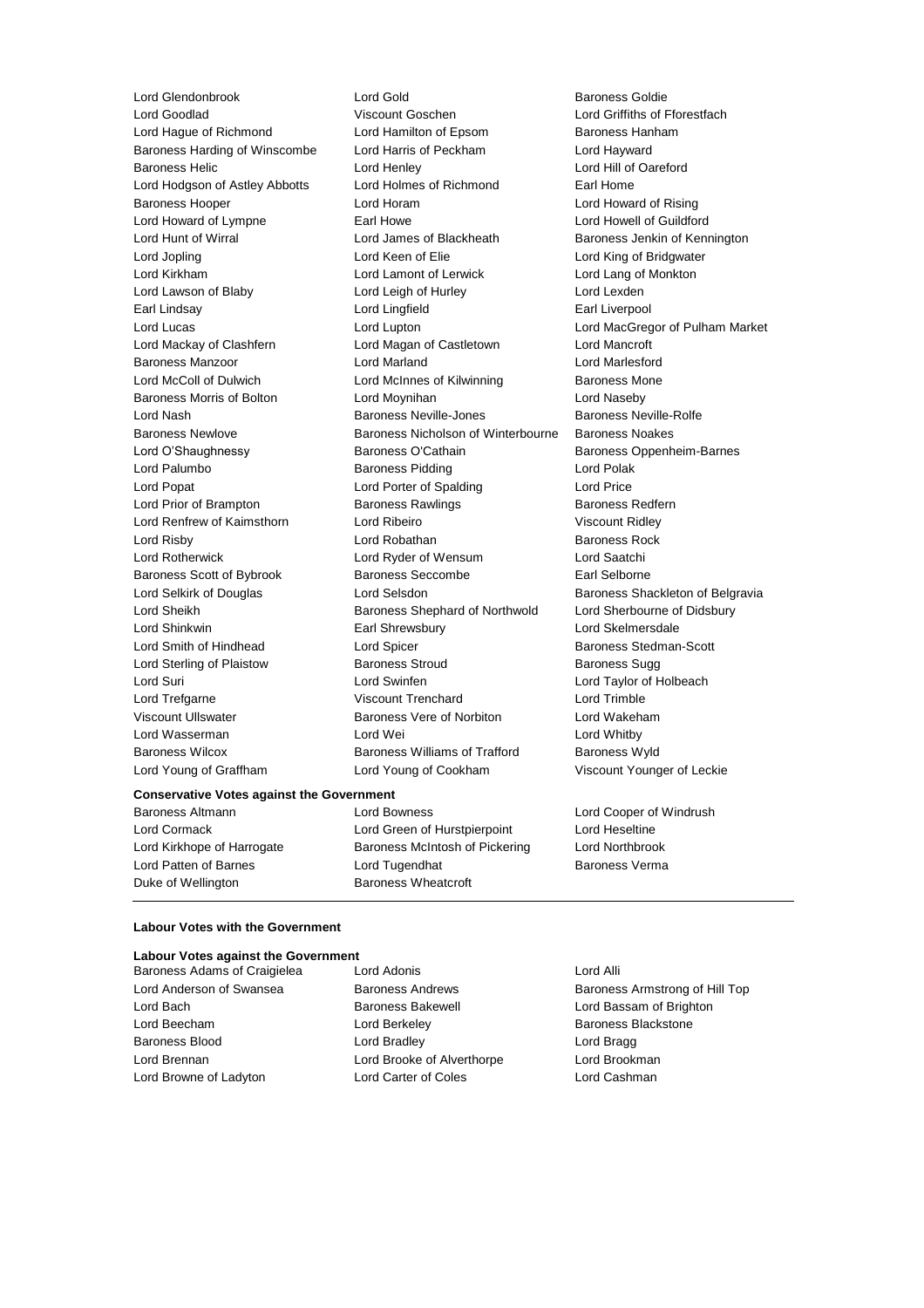Baroness Cohen of Pimlico **Lord Collins of Highbury** Baroness Corston Baroness Crawley Lord Cunningham of Felling Lord Darling of Roulanish Lord Davies of Oldham Lord Davies of Stamford Lord Desai Baroness Donaghy **Lord Donoughue** Baroness Drake Lord Drayson **Lord Dubs** Lord Dubs **Lord Elder** Lord Evans of Watford Lord Falconer of Thoroton Lord Faulkner of Worcester Lord Foulkes of Cumnock **Baroness Gale Baroness Gale** Lord Giddens Baroness Golding Lord Goldsmith Lord Gordon of Strathblane Lord Grantchester Lord Griffiths of Burry Port Lord Grocott Lord Hain Viscount Hanworth Lord Harris of Haringey Lord Haskel **Lord Haworth** Baroness Hayter of Kentish Town Baroness Healy of Primrose Hill Baroness Henig Baroness Hensen Baroness Hilton of Eggardon Lord Hoyle Lord Hughes of Woodside Lord Hunt of Chesterton Lord Hunt of Kings Heath Lord Irvine of Lairg **Baroness Jay of Paddington** Baroness Jones of Whitchurch Lord Jones Lord Judd Baroness Kennedy of Cradley Lord Kennedy of Southwark Lord Kinnock Baroness Kinnock of Holyhead Lord Knight of Weymouth Baroness Lawrence of Clarendon Lord Layard **Lord Lea of Crondall** Lord Lord Leitch Lord Lennie Lord Levy Baroness Liddell of Coatdyke Lord Liddle Lord Lipsey Baroness Lister of Burtersett Lord Livermore Lord MacKenzie of Culkein Lord Mandelson Baroness Massey of Darwen Lord Maxton Lord McAvoy Lord McConnell of Glenscorrodale Baroness McDonagh Baroness McNoress McIntosh of Hudnall Lord McKenzie of Luton Lord Mendelsohn Baroness Morgan of Huyton Lord Morgan **Baroness Morris of Yardley** Lord Morris of Aberavon Lord Murphy of Torfaen Baroness Nye Lord Pendry Baroness Pitkeathley **Baroness Primarolo** Baroness Prosser Lord Puttnam **Baroness Quin** Baroness Quin Baroness Ramsay of Cartvale Lord Reid of Cardowan Lord Robertson of Port Ellen Lord Rooker Lord Rosser Baroness Royall of Blaisdon Lord Sawyer Baroness Sherlock **Viscount Simon** Baroness Smith of Basildon Baroness Smith of Gilmorehill Lord Snape Lord Soley Lord Stevenson of Balmacara Baroness Symons of Vernham Dean Baroness Taylor of Bolton Baroness Thornton Lord Tomlinson Lord Touhig Lord Triesman Lord Tunnicliffe Lord Turnberg Baroness Warwick of Undercliffe Lord Watson of Invergowrie Lord Watts Lord West of Spithead **Baroness Wheeler** Baroness Wheeler **Baroness Whitaker** Lord Whitty Lord Williams of Elvel Lord Winston Lord Wood of Anfield Lord Woolmer of Leeds Lord Young of Norwood Green Baroness Young of Old Scone

Baroness Chakrabarti Lord Christopher Lord Clark of Windermere

#### **Liberal Democrat Votes with the Government**

#### **Liberal Democrat Votes against the Government**

| Lord Addington                                | Lord Allan of Hallam               | Lord Ashdown of Norton-sub-Hamdon |  |
|-----------------------------------------------|------------------------------------|-----------------------------------|--|
| Baroness Bakewell of Hardington<br>Mandeville | <b>Baroness Barker</b>             | Lord Beith                        |  |
| Baroness Benjamin                             | Baroness Bonham-Carter of Yarnbury | Baroness Bowles of Berkhamsted    |  |
| Lord Bradshaw                                 | <b>Baroness Brinton</b>            | Lord Bruce of Bennachie           |  |
| Lord Burnett                                  | Baroness Burt of Solihull          | Lord Campbell of Pittenweem       |  |
| Lord Clement-Jones                            | <b>Lord Cotter</b>                 | <b>Baroness Doocey</b>            |  |
| <b>Baroness Featherstone</b>                  | Lord Foster of Bath                | Lord Fox                          |  |
| Baroness Garden of Frognal                    | Lord German                        | Lord Greaves                      |  |
| Baroness Grender                              | Baroness Hamwee                    | Baroness Harris of Richmond       |  |
| <b>Baroness Humphreys</b>                     | Lord Hussain                       | <b>Baroness Hussein-Ece</b>       |  |
|                                               |                                    |                                   |  |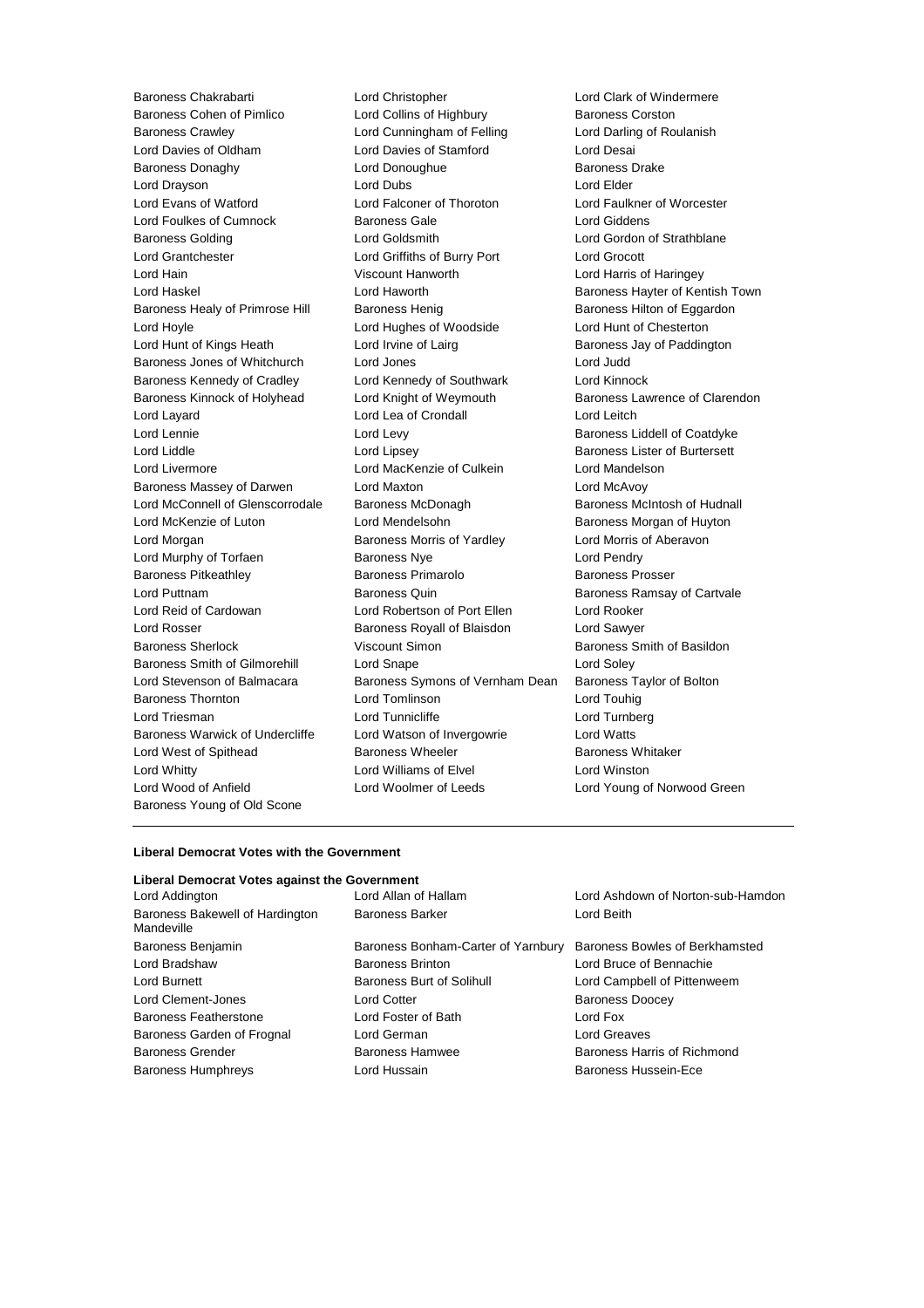| Baroness Janke                   | Baror             |
|----------------------------------|-------------------|
| Lord Kirkwood of Kirkhope        | Baror             |
| <b>Baroness Ludford</b>          | Baror             |
| Lord McNally                     | Baror             |
| <b>Baroness Northover</b>        | Lord I            |
| <b>Baroness Parminter</b>        | Baror             |
| Baroness Randerson               | Lord I            |
| Lord Rennard                     | Lord I            |
| Baroness Scott of Needham Market | Lord \$           |
| Baroness Sheehan                 | Lord \$           |
| Baroness Smith of Newnham        | Lord \$           |
| Lord Stoneham of Droxford        | Lord \$           |
| <b>Lord Stunell</b>              | Baror             |
| Lord Teverson                    | Lord <sup>-</sup> |
| <b>Baroness Thornhill</b>        | Visco             |
| Lord Tyler                       | Baror             |
| Lord Verjee                      | Lord \            |
| <b>Baroness Walmsley</b>         | Lord \            |

- ess Jolly Lord Jones of Cheltenham<br>hess Kramer Lord Lee of Trafford less Miller of Chilthorne Domer Lord Newby Baroness Northover Lord Paddick Lord Palmer of Childs Hill **Baroness Razzall** Lord Redesdale Scriven **Needham Market Lord Sharkey** Shipley **Communist Construction Construction** Lord Shutt of Greetland Steel of Aikwood Lord Stephen Storey **Common Common Contrast Contrast Common Contrast Contrast Common Common Common Common Common Common Common Common Common Common Common Common Common Common Common Common Common Common Common Common Common Common Com** ness Suttie Lord Taverne art Thurso **Thurso Lord Tope** ness Tyler of Enfield Lord Vallance of Tummel Wallace of Saltaire **Lord Wallace of Tankerness** Watson of Richmond Lord Wrigglesworth
	- Lord Lee of Trafford ness Maddock **Lord Marks of Henley-on-Thames Lord Purvis of Tweed** Roberts of Llandudno **Lord Rodgers of Quarry Bank** Thomas of Gresford Baroness Thomas of Winchester

## **Crossbench Votes with the Government**

Lord Aberdare Lord Bew Lord Bichard Lord Boyce Lord Brown of Eaton-under-Heywood Lord Butler of Brockwell Lord Cameron of Dillington Lord Chartres **Earl Cork and Orrery** Cork and Orrery Baroness Cox Lord Craig of Radley Viscount Craigavon Lord Crisp **Baroness Deech** Lord Fellowes Lord Green of Deddington Lord Greenway Earl Hay of Kinnoull Lord Hope of Craighead Lord Janvrin Lord Kakkar Lord Laming **Earl Lytton** Earl Lytton **Lord Palmer** Lord Ramsbotham Viscount Slim Lord Stirrup

#### **Crossbench Votes against the Government**

Lord Alton of Liverpool Lord Best Lord Bilimoria Baroness Boothroyd Baroness Brown of Cambridge Lord Carlile of Berriew Earl Clancarty **Baroness D'Souza** Lord Dykes Lord Eames Lord Elystan-Morgan Baroness Greengross Lord Hannay of Chiswick Lord Harries of Pentregarth Lord Haskins Baroness Hayman Baroness Howe of Idlicote Lord Jay of Ewelme Lord Kerr of Kinlochard Lord Krebs Lord Loomba Lord Low of Dalston **Lord Mair Lord Mair Baroness Meacher Baroness Meacher** Lord Mitchell Baroness Neuberger Lord O'Donnell Baroness O'Neill of Bengarve **Baroness Prashar Baroness Prashar** Lord Rees of Ludlow Baroness Richardson of Calow Lord Ricketts Lord Russell of Liverpool Earl Sandwich Lord Singh of Wimbledon Duke of Somerset Baroness Stern **Baroness Valentine** Lord Warner Baroness Watkins of Tavistock Lord Williams of Oystermouth Lord Wilson of Tillyorn

Lord Thurlow Lord Vaux of Harrowden

Lord Wilson of Dinton **Lord Woolf Conserversity** Baroness Young of Hornsey

#### **Bishop Votes with the Government**

#### **Bishop Votes against the Government**

Bishop of Ely **Bishop of Leeds** Bishop of St Albans

#### **Other Votes with the Government**

Lord Browne of Belmont Lord Empey Lord Empey Lord Hay of Ballyore Lord Kalms Lord Morrow Lord Rogan